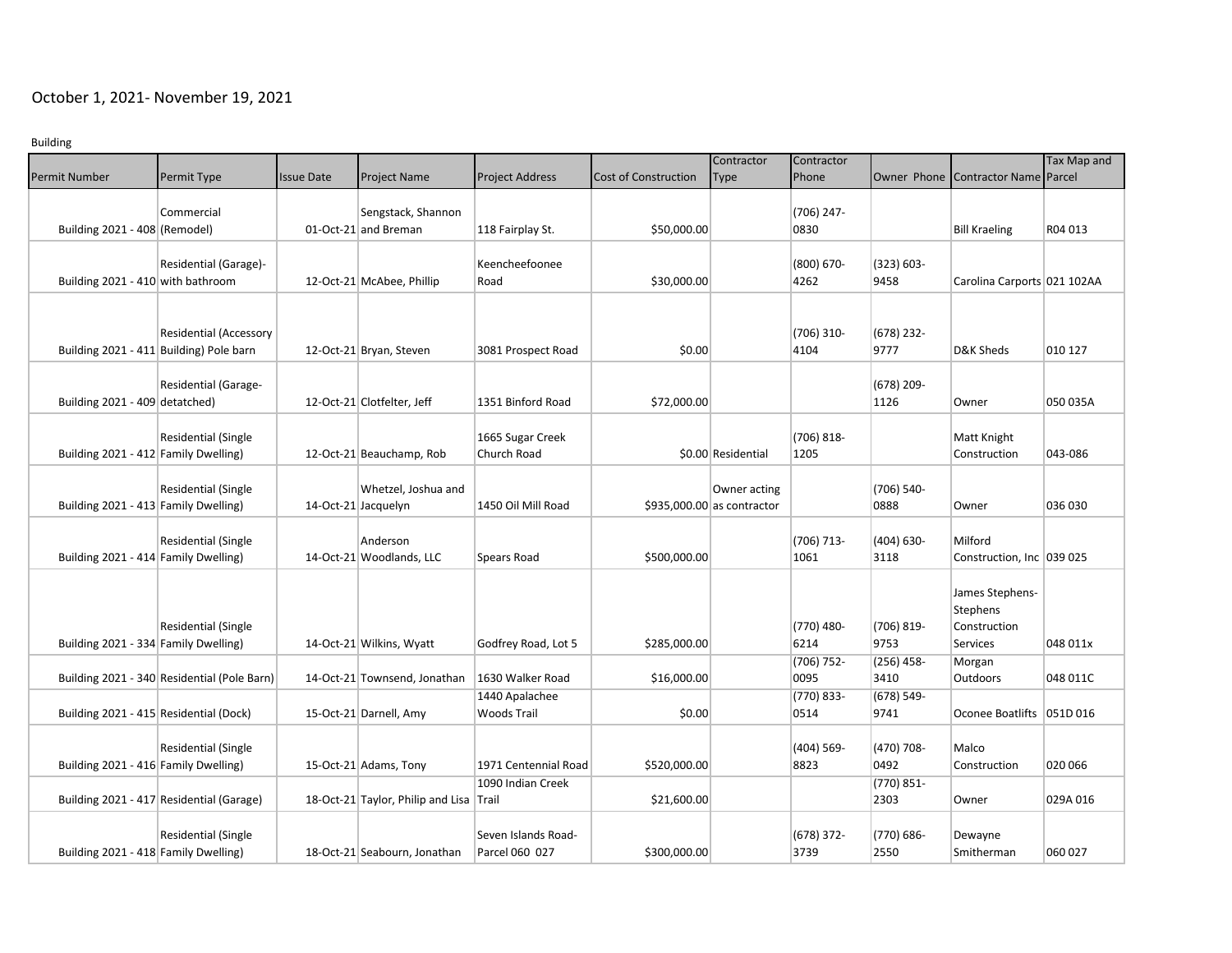| Building 2021 - 426 Family Dwelling) | <b>Residential (Single</b>    | 19-Oct-21 DR Horton- Lot 33 | 1035 Creekwood<br>Circle          |                           | Residential-<br>\$150,000.00 RBOC006377       | $(678) 509 -$<br>0555 | $(404)$ 935-<br>8049  | Shawn Tokanel             | 046C 333 |
|--------------------------------------|-------------------------------|-----------------------------|-----------------------------------|---------------------------|-----------------------------------------------|-----------------------|-----------------------|---------------------------|----------|
| Building 2021 - 427 Family Dwelling) | <b>Residential (Single</b>    | 19-Oct-21 DR Horton- Lot 38 | 1025 Creekwood<br>Circle          |                           | Residential-<br>\$150,000.00 RBOC006377       | $(678) 509 -$<br>0555 | $(404)$ 935-<br>8049  | Shawn Tokanel             | 046C 338 |
| Building 2021 - 431 Family Dwelling) | <b>Residential (Single</b>    | 19-Oct-21 DR Horton- Lot 77 | 1004 Mulberry Court               |                           | Residential-<br>\$150,000.00 RBOC006377       | $(678) 509 -$<br>0555 | $(404)$ 935-<br>8049  | Shawn Tokanel             | 046C 377 |
| Building 2021 - 430 Family Dwelling) | <b>Residential (Single</b>    | 19-Oct-21 DR Horton- Lot 29 | 1043 Creekwood<br>Circle          |                           | Residential-<br>\$150,000.00 RBOC006377       | $(678) 509 -$<br>0555 | $(404)$ 935-<br>8049  | Shawn Tokanel             | 046C-329 |
| Building 2021 - 428 Family Dwelling) | <b>Residential (Single</b>    | 19-Oct-21 DR Horton- Lot 50 | 1090 Creekwood<br>Circle          |                           | Residential-<br>\$150,000.00 RBOC006377       | $(678) 509 -$<br>0555 | $(404)$ 935-<br>8049  | Shawn Tokanel             | 046C 350 |
| Building 2021 - 424 Family Dwelling) | <b>Residential (Single</b>    | 19-Oct-21 DR Horton- Lot 32 | 1037 Creekwood<br>Circle          |                           | Residential-<br>\$150,000.00 RBOC006377       | $(678) 509 -$<br>0555 | (678) 509-<br>0555    | Shawn Tokanel             | 046C 332 |
| Building 2021 - 423 Family Dwelling) | <b>Residential (Single</b>    | 19-Oct-21 DR Horton Lot 23  | 1055 Creekwood<br>Circle          |                           | Residential-<br>\$150,000.00 RBCO006377       | $(678) 509 -$<br>0555 | $(404)$ 935-<br>8049  | Shawn Tokanel             | 046C-323 |
| Building 2021 - 422 Family Dwelling) | <b>Residential (Single</b>    | 19-Oct-21 DR Horton- Lot 21 | 1059 Creekwood<br>Circle          |                           | Residential-<br>\$150,000.00 RBCO006377       | $(678) 509 -$<br>0555 | (404) 935-<br>8049    | Shawn Tokanel             | 046C-321 |
| Building 2021 - 421 Family Dwelling) | <b>Residential (Single</b>    | 19-Oct-21 DR Horton- Lot 31 | 1039 Creekwood<br>Circle          |                           | Residential-<br>\$150,000.00 RBOC006377       | $(678) 509 -$<br>0555 | $(678)$ 509-<br>0555  | Shawn Tokanel             | 046C 331 |
| Building 2021 - 420 Family Dwelling) | <b>Residential (Single</b>    | 19-Oct-21 DR Horton- Lot 19 | 1063 Creekwood<br>Circle          |                           | Residential-<br>\$150,000.00 RBCCO006377 0555 | $(678) 509 -$         | (404) 935-<br>8049    | Shawn Tokanel             | 046C-319 |
| Building 2021 - 419 Family Dwelling) | <b>Residential (Single</b>    | 19-Oct-21 DR Horton- Lot 30 | 1041 Creekwood<br>Circle          | \$1,500,000.00 RBOC006377 | Residential-                                  | $(678) 509 -$<br>0555 | $(678) 509 -$<br>0555 | Shawn Tokanel             | 046C 330 |
| Building 2021 - 425 Family Dwelling) | <b>Residential (Single</b>    | 19-Oct-21 DR Horton- Lot 24 | 1053 Creekwood<br>Circle          |                           | Residential-<br>\$150,000.00 RBOC006377       | $(678) 509 -$<br>0555 | (404) 935-<br>8049    | Shawn Tokanel             | 046C-324 |
| Building 2021 - 429 Family Dwelling) | <b>Residential (Single</b>    | 19-Oct-21 DR Horton- Lot 60 | 1066 Creekwood<br>Circle          |                           | Residential-<br>\$150,000.00 RBOC006377       | $(678) 509 -$<br>0555 | $(404)$ 935-<br>8049  | Shawn Tokanel             | 046C 360 |
| Building 2021 - 432 Family Dwelling) | <b>Residential (Single</b>    | 20-Oct-21 Watkins, Beth     | Rehoboth Road -<br>Parcel 002 046 | \$190,000.00              |                                               | (770) 833-<br>0108    | (706) 540-<br>8397    | Mike E'Dalgo<br>Cont. LLC | 002 046D |
| Building 2021 - 433 Building-Shop)   | <b>Residential (Accessory</b> | 20-Oct-21 Austin, Stephen   | 1300 Medlock Road                 | \$32,000.00               |                                               |                       | $(404)$ 456-<br>0588  | Owner                     | 060 052A |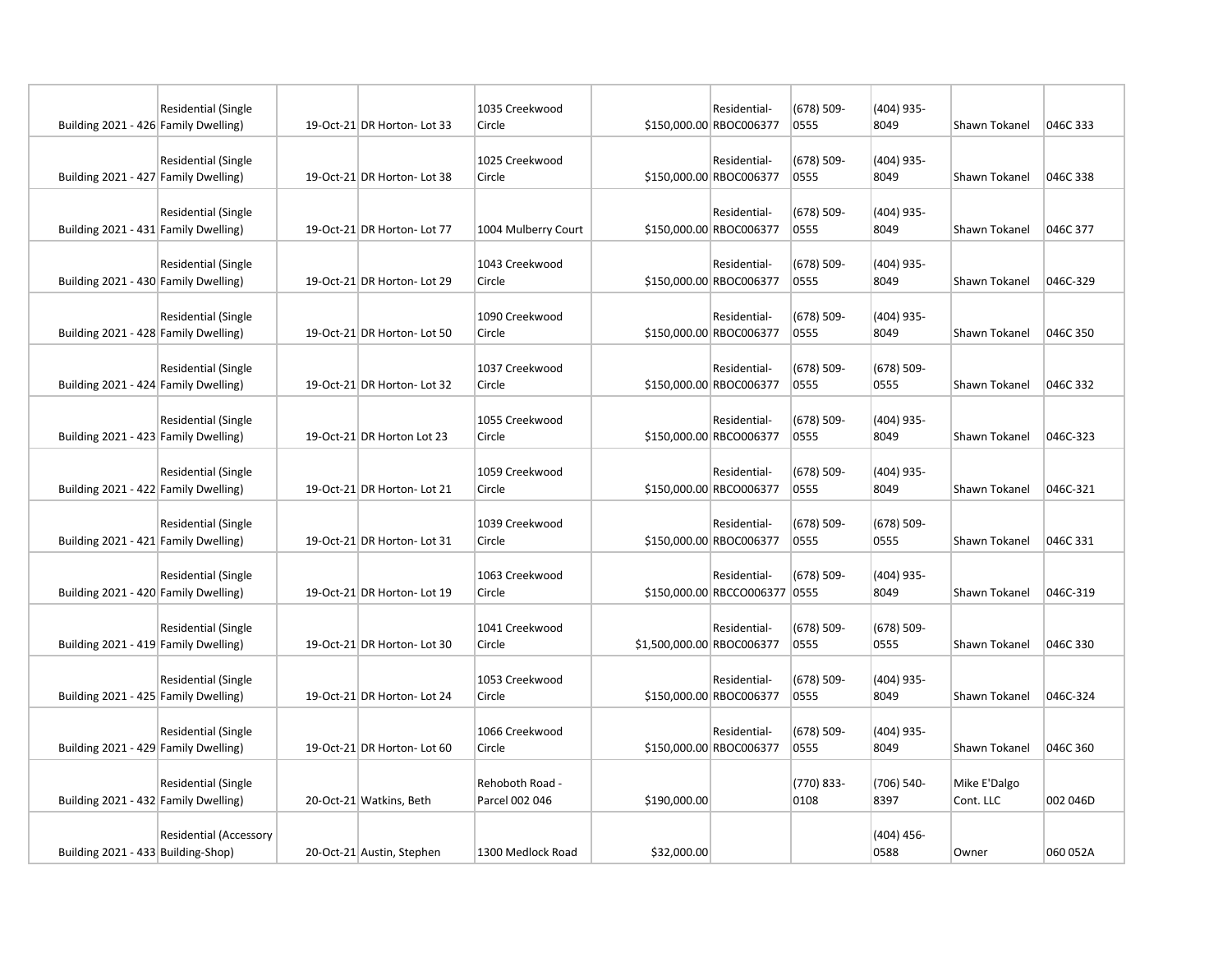|                                       | <b>Residential (Single</b>                  |                       |                             | 1301 Highshoals Road  |              |                         | $(770)$ 317-  | (770) 241-         | <b>CMS Properties</b>   |           |
|---------------------------------------|---------------------------------------------|-----------------------|-----------------------------|-----------------------|--------------|-------------------------|---------------|--------------------|-------------------------|-----------|
| Building 2021 - 434 Family Dwelling)  |                                             |                       | 20-Oct-21 Blackburn, Thomas | Parcel 002 033        | \$600,000.00 |                         | 3826          | 1640               | Inc.                    | 002 033   |
|                                       | Agricultural (Pole                          |                       |                             | 2281 Cedar Grove      |              |                         |               | $(770)$ 361-       |                         |           |
| Building 2021 - 435 Barn)             |                                             |                       | 20-Oct-21 Savott, John      | Road                  | \$3,800.00   |                         |               | 2027               | Owner                   | 060 036B  |
|                                       | <b>Residential (Single</b>                  |                       | Baker, Timothy and          |                       |              |                         | (404) 277-    | $(678) 614 -$      |                         |           |
| Building 2021 - 436 Family Dwelling)  |                                             | 22-Oct-21 Carla       |                             | 1000 Carpenter Lane   | \$800,000.00 |                         | 2422          | 7374               | Miles England           | 065B 046  |
|                                       |                                             |                       |                             |                       |              |                         |               |                    |                         |           |
|                                       | <b>Residential (Single</b>                  |                       | Damianneas, Peter &         |                       |              | Residential-            | (404) 216-    |                    | Mock                    |           |
| Building 2021 - 439 Family Dwelling)  |                                             | 25-Oct-21 Penny       |                             | Ponder Pines Road     |              | \$500,000.00 RBCO006012 | 3083          |                    | Consturction            | 062 018K  |
|                                       | <b>Residential (Metal</b>                   |                       |                             |                       |              |                         |               | (404) 483-         |                         |           |
| Building 2021 - 442 Storage Barn)     |                                             | 25-Oct-21 Kelly, Joel |                             | 5800 Monticello Hwy   | \$55,000.00  |                         |               | 9203               | Owner                   | 050 020   |
|                                       |                                             |                       |                             |                       |              |                         |               |                    |                         |           |
|                                       | <b>Residential (Accessory</b>               |                       | Damianneas, Peter &         |                       |              | Residential-            | $(404)$ 216-  |                    | Mock                    |           |
| Building 2021 - 440 Building)         |                                             | 25-Oct-21 Penny       |                             | Ponder Pines Road     |              | \$30,000.00 RBCO006012  | 3083          |                    | Consturction            | 062 018k  |
|                                       | Agricultural (Pole                          |                       |                             |                       |              |                         |               | $(678)$ 551-       |                         |           |
| Building 2021 - 438 Barn)             |                                             |                       | 25-Oct-21 Lytle, Taylor     | 2671 Parks Mill Road  | \$5,500.00   |                         |               | 9878               | Owner                   | 058 045DA |
|                                       |                                             |                       |                             |                       |              |                         |               | (706) 474-         |                         |           |
|                                       | Building 2021 - 437 Residential (Pole Barn) |                       | 25-Oct-21 Hutcheson, Casey  | 1851 Newborn Road     | \$30,000.00  |                         |               | 1062               | Owner                   | 021 001A  |
|                                       |                                             |                       |                             |                       |              |                         |               |                    |                         |           |
|                                       | Residential (Wheel                          |                       |                             |                       |              |                         | $(706)$ 340-  | $(706) 818 -$      |                         |           |
| Building 2021 - 441 Chair Ramp)       |                                             |                       | 25-Oct-21 Lundy, Alexander  | 1021 Adams Road       | \$3,000.00   |                         | 9829          | 2774               | Heriberto Reyes         | 057A 019  |
|                                       |                                             |                       |                             |                       |              |                         |               |                    |                         |           |
|                                       |                                             |                       |                             |                       |              |                         |               |                    | <b>Buckhead Baptist</b> |           |
|                                       | Commercial (Church-                         |                       | <b>Buckhead Baptist</b>     |                       |              |                         | $(678)$ 788-  | (706) 252-         | Church-Jeremy           |           |
| Building 2021 - 443 wheel chair ramp) |                                             | 26-Oct-21 Church      |                             | 1051 Parks Mills Road | \$5,000.00   |                         | 5589          | 0912               | Reis                    | 052A 034  |
|                                       |                                             |                       |                             |                       |              |                         |               |                    |                         |           |
|                                       |                                             |                       |                             |                       |              |                         |               |                    |                         |           |
|                                       | <b>Residential (Accessory</b>               |                       | 28-Oct-21 Kurtz, Anne       | 2910 Fears Road       | \$8,858.00   |                         |               | (404) 357-<br>0551 | Owner                   | 030 004B  |
|                                       | Building 2021 - 444 Building- Pole Barn)    |                       |                             | 1130 Sweetbriar       |              |                         |               | (706) 367-         |                         |           |
|                                       | Building 2021 - 445 Residential (Garage)    |                       | 28-Oct-21 Jeblick, Larry    | Trace                 | \$35,000.00  |                         |               | 0974               | Owner                   | 016 075   |
|                                       |                                             |                       |                             |                       |              |                         |               |                    |                         |           |
|                                       | Residential (Single                         |                       |                             |                       |              | Residential-            | $(678) 509 -$ | $(404)$ 935-       |                         |           |
| Building 2021 - 455 Family Dwelling)  |                                             |                       | 29-Oct-21 DR Horton-Lot 8   | 1031 Clubhouse Drive  |              | \$150,000.00 RBOC006377 | 0555          | 8049               | Shawn Tokanel           | 046C081   |
|                                       |                                             |                       |                             |                       |              |                         |               |                    |                         |           |
|                                       | <b>Residential (Single</b>                  |                       |                             |                       |              | Residential-            | $(678) 509 -$ | $(404)$ 935-       |                         |           |
| Building 2021 - 456 Family Dwelling)  |                                             |                       | 29-Oct-21 DR Horton- Lot 10 | 1011 Clubhouse Drive  |              | \$150,000.00 RBOC006377 | 0555          | 8049               | Shawn Tokanel           | 046C 083  |
|                                       |                                             |                       |                             |                       |              |                         |               |                    |                         |           |
|                                       | <b>Residential (Single</b>                  |                       |                             |                       |              | Residential-            | $(678) 509 -$ | $(404)$ 935-       |                         |           |
| Building 2021 - 463 Family Dwelling)  |                                             |                       | 29-Oct-21 DR Horton- Lot 3  | 1081 Clubhouse Drive  |              | \$150,000.00 RBOC006377 | 0555          | 8049               | Shawn Tokanel           | 046C 076  |
|                                       |                                             |                       |                             |                       |              |                         |               |                    |                         |           |
|                                       | <b>Residential (Single</b>                  |                       |                             |                       |              | Residential-            | $(678) 509 -$ | $(404)$ 935-       |                         |           |
| Building 2021 - 462 Family Dwelling)  |                                             |                       | 29-Oct-21 DR Horton-Lot 7   | 1041 Clubhouse Drive  |              | \$150,000.00 RBOC006377 | 0555          | 8049               | Shawn Tokanel           | 046C 080  |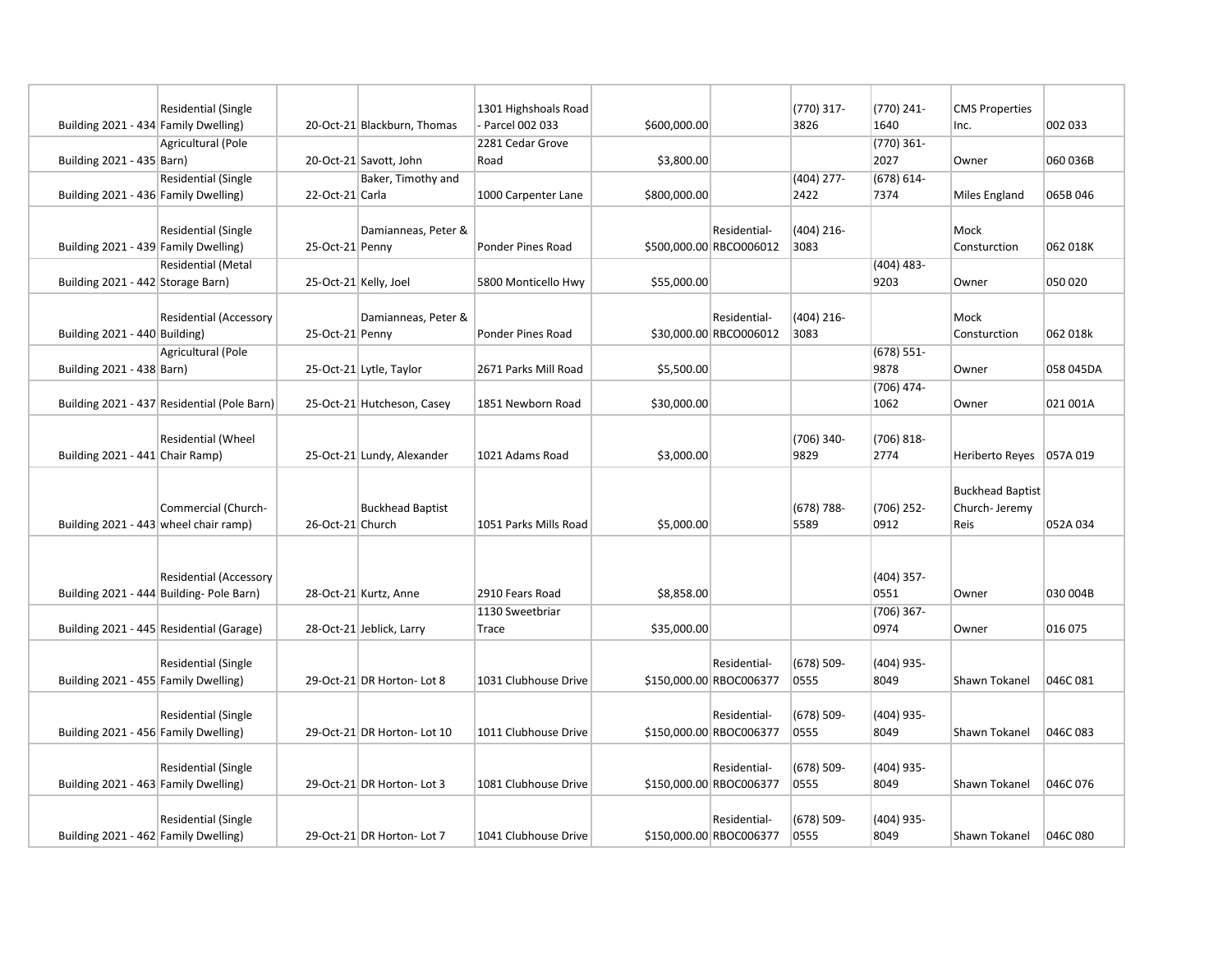| Building 2021 - 461 Family Dwelling) | Residential (Single        | 29-Oct-21 DR Horton- Lot 23 | 1241 Hawthorne<br>Circle | Residential-<br>\$150,000.00 RBOC006377          | $(678)$ 509-<br>0555  | $(404)$ 935-<br>8049 | Shawn Tokanel             | 046C 119 |
|--------------------------------------|----------------------------|-----------------------------|--------------------------|--------------------------------------------------|-----------------------|----------------------|---------------------------|----------|
| Building 2021 - 460 Family Dwelling) | Residential (Single        | 29-Oct-21 DR Horton- Lot 15 | 1030 Clubhouse Drive     | Residential-<br>\$150,000.00 RBOC006377          | $(678) 509 -$<br>0555 | $(404)$ 935-<br>8049 | Shawn Tokanel             | 046C088  |
| Building 2021 - 459 Family Dwelling) | Residential (Single        | 29-Oct-21 DR Horton-Lot 1   | 1101 Clubhouse Drive     | Residential-<br>\$150,000.00 RBOC006377          | $(678) 509 -$<br>0555 | $(404)$ 935-<br>8049 | <b>Shawn Tokanel</b>      | 046C 074 |
| Building 2021 - 457 Family Dwelling) | <b>Residential (Single</b> | 29-Oct-21 DR Horton- Lot 16 | 1161 Hawthorne<br>Circle | Residential-<br>\$0.00 RBOC006377                | $(678) 509 -$<br>0555 | $(404)$ 935-<br>8049 | Shawn Tokanel             | 046C 112 |
| Building 2021 - 446 Family Dwelling) | <b>Residential (Single</b> | 29-Oct-21 Bass, Tony        | Cedar Grove Road         | Residential<br>Basic-<br>\$500,000.00 RBQA007042 | (706) 614-<br>0725    | (770) 324-<br>2840   | Shaping the<br>South, LLC | 060 032A |
| Building 2021 - 453 Family Dwelling) | <b>Residential (Single</b> | 29-Oct-21 DR Horton- Lot 14 | 1020 Clubhouse Drive     | Residential-<br>\$150,000.00 RBOC006377          | $(678) 509 -$<br>0555 | $(404)$ 935-<br>8049 | Shawn Tokanel             | 046C 087 |
| Building 2021 - 452 Family Dwelling) | <b>Residential (Single</b> | 29-Oct-21 DR Horton-Lot 4   | 1071 Clubhouse Drive     | Residential-<br>\$150,000.00 RBOC006377          | $(678) 509 -$<br>0555 | $(404)$ 935-<br>8049 | Shawn Tokanel             | 046C 077 |
| Building 2021 - 451 Family Dwelling) | <b>Residential (Single</b> | 29-Oct-21 DR Horton- Lot 9  | 1021 Clubhouse Drive     | Residential-<br>\$150,000.00 RBOC006377          | $(678) 509 -$<br>0555 | $(404)$ 935-<br>8049 | Shawn Tokanel             | 046C 082 |
| Building 2021 - 450 Family Dwelling) | Residential (Single        | 29-Oct-21 DR Horton-Lot 2   | 1091 Clubhouse Dr        | Residential-<br>\$150,000.00 RBOC006377          | $(678) 509 -$<br>0555 | $(404)$ 935-<br>8049 | Shawn Tokanel             | 046C 075 |
| Building 2021 - 449 Family Dwelling) | <b>Residential (Single</b> | 29-Oct-21 DR Horton-Lot 6   | 1051 Clubhouse Drive     | Residential-<br>\$150,000.00 RBOC006377          | $(678)$ 509-<br>0555  | $(404)$ 935-<br>8049 | Shawn Tokanel             | 046C 179 |
| Building 2021 - 448 Family Dwelling) | <b>Residential (Single</b> | 29-Oct-21 DR Horton-Lot 24  | 1251 Hawthorn Circle     | Residential-<br>\$150,000.00 RBOC006377          | $(678) 509 -$<br>0555 | $(404)$ 935-<br>8049 | Shawn Tokanel             | 046C 120 |
| Building 2021 - 447 Family Dwelling) | <b>Residential (Single</b> | 29-Oct-21 DR Horton-Lot 21  | 1221 Hawthorne<br>Circle | Residential-<br>\$150,000.00 RBOC006377          | $(678) 509 -$<br>0555 | $(404)$ 935-<br>8049 | Shawn Tokanel             | 046C 117 |
| Building 2021 - 454 Family Dwelling) | <b>Residential (Single</b> | 29-Oct-21 DR Horton-Lot 12  | 1000 Clubhouse Drive     | Residential-<br>\$150,000.00 RBOC006377          | $(678) 509 -$<br>0555 | $(404)$ 935-<br>8049 | Shawn Tokanel             | 046C 085 |
| Building 2021 - 458 Family Dwelling) | <b>Residential (Single</b> | 29-Oct-21 DR Horton- Lot 13 | 1010 Clubhouse Drive     | Residential-<br>\$150,000.00 RBOC006377          | $(678) 509 -$<br>0555 | $(404)$ 935-<br>8049 | Shawn Tokanel             | 046C086  |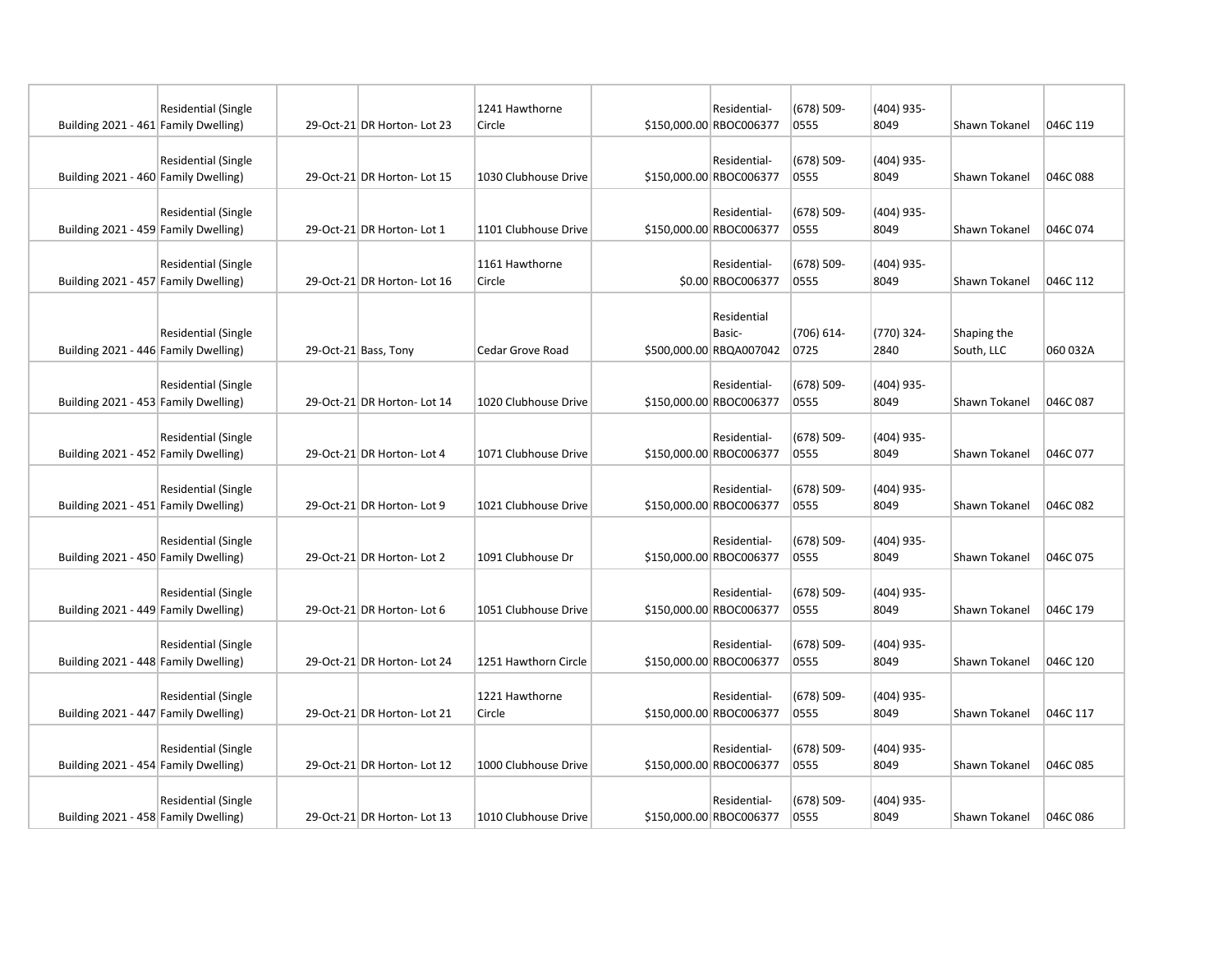|                                      | Agricultural (Pole                                             |                     | Maddox, Susan and                                   |                                 |              | $(678) 628 -$         | $(678)$ 313-          | Dakota Boys                                               |          |
|--------------------------------------|----------------------------------------------------------------|---------------------|-----------------------------------------------------|---------------------------------|--------------|-----------------------|-----------------------|-----------------------------------------------------------|----------|
| Building 2021 - 464 Barn)            |                                                                | 01-Nov-21 Roy       |                                                     | 4101 Fairplay Road              | \$116,000.00 | 6280                  | 7662                  | Construction                                              | 009 029F |
|                                      | Residential (single<br>Building 2021 - 465 window replacement) |                     | 01-Nov-21 Biscoglia, Susan                          | 5721 Sandy Creek<br>Road        | \$1,216.00   | (443) 709-<br>9356    | $(706)$ 319-<br>7687  | Home Depot<br>USA, Inc                                    | 009 007N |
|                                      | Building 2021 - 466 Residential (Pole Barn)                    |                     | 02-Nov-21 Ewing, Raymond                            | 3760 Atlanta Hwy                | \$10,000.00  | $(706) 752 -$<br>0095 | $(770)$ 317-<br>1542  | Morgan<br>Outdoors                                        | 020 040A |
| Building 2021 - 467 Dwelling)        | <b>Residential (Accessory</b>                                  | 02-Nov-21 Kandy     | Britt, Stoney and                                   | 2171 Mergendollar<br>Road       | \$120,000.00 |                       | $(770) 601 -$<br>7321 | Owner acting as<br>contractor                             | 003 004A |
| Building 2021 - 468 (Multi Section)  | Manufactured Home                                              | 04-Nov-21 Michael   | Huff, Donna and                                     | 3510 Old Mill Road              | \$166,455.00 | (706) 474-<br>0510    | $(678)$ 773-<br>4886  | Sinclair Oconee<br>Homes (Joe<br>Ward)                    | 012 002B |
|                                      | Building 2021 - 469 Residential (Garage)                       | 04-Nov-21 Mary      | Matthews, Thomas &                                  | 1371 Riverwalk Road             | \$25,000.00  | $(404)$ 392-<br>0390  | $(706)$ 202-<br>3355  | Rosewood<br>Development Co,<br>LLC                        | 001 080  |
|                                      | Building 2021 - 470 Residential (Addition)                     |                     | 04-Nov-21 Brown, Gloria                             | 1380 West Main<br><b>Street</b> | \$200,000.00 | (706) 474-<br>2498    | $(706)$ 557-<br>7880  | Owner                                                     | 012 173  |
| Building 2021 - 471 (Single Section) | Manufactured Home                                              |                     | 04-Nov-21 Landers, Robin                            | Lower Apalachee<br>Road         | \$0.00       | $(706) 713 -$<br>1059 | $(404) 788 -$<br>6158 | Milford<br>Construction Inc   034 021                     |          |
|                                      | Building 2021 - 472 Residential (Addition)                     | 05-Nov-21 Lee, Erin |                                                     | 3341 Doster Road                | \$20,000.00  |                       | $(678)$ 313-<br>8302  | Owner                                                     | 010 041A |
| Building 2021 - 474 Family Dwelling) | Residential (Single                                            |                     | Planeview<br>09-Nov-21 Development Inc              | 1440 Shockley Road              | \$0.00       | (706) 474-<br>2291    |                       | PureBuilt Homes-<br>Robert<br>McCullough 678-<br>629-4240 | 024A 007 |
|                                      | <b>Transmission Tower</b>                                      |                     |                                                     |                                 |              | $(305)$ 988-          |                       | Ansco &                                                   |          |
| Building 2021 - 475 (Upgrade)        |                                                                |                     | 09-Nov-21 AT&T - 10066367                           | 2980 Parks Mill Road            | \$10,000.00  | 0246                  |                       | Associates                                                | 058 056A |
| Building 2021 - 476 (Multi Section)  | <b>Manufactured Home</b>                                       | $09$ -Nov-21 LLC    | Hardlabor Properties,                               | 3070 Buckhead Road              | \$35,000.00  |                       | (706) 342-<br>6278    | Adrian Bishop-<br>installation                            | 044 011  |
| Building 2021 - 473 Barn)            | Agricultural (Pole                                             |                     | 09-Nov-21 Crowe, Deborah                            | 1471 Shepherd Road              | \$0.00       |                       | (404) 316-<br>7956    | Owner                                                     | 018 023  |
| Building 2021 - 477 (Upgrade)        | <b>Transmission Tower</b>                                      |                     | T-Mobile South, LLC<br>12-Nov-21 9AT5307A Excalibur | 1610 Launius Road               | \$25,000.00  | (404) 375-<br>2207    | $(912)$ 268-<br>2083  | Ericsson, Inc.                                            | 003 075A |
|                                      | Building 2021 - 478 Residential (Addition)                     |                     | 16-Nov-21 Shamburger, Bucky                         | 3511 Bethany Road               | \$35,000.00  | (770) 448-<br>4200    | (404) 266-<br>7600    | Merit<br>Construction<br>Company                          | 053051   |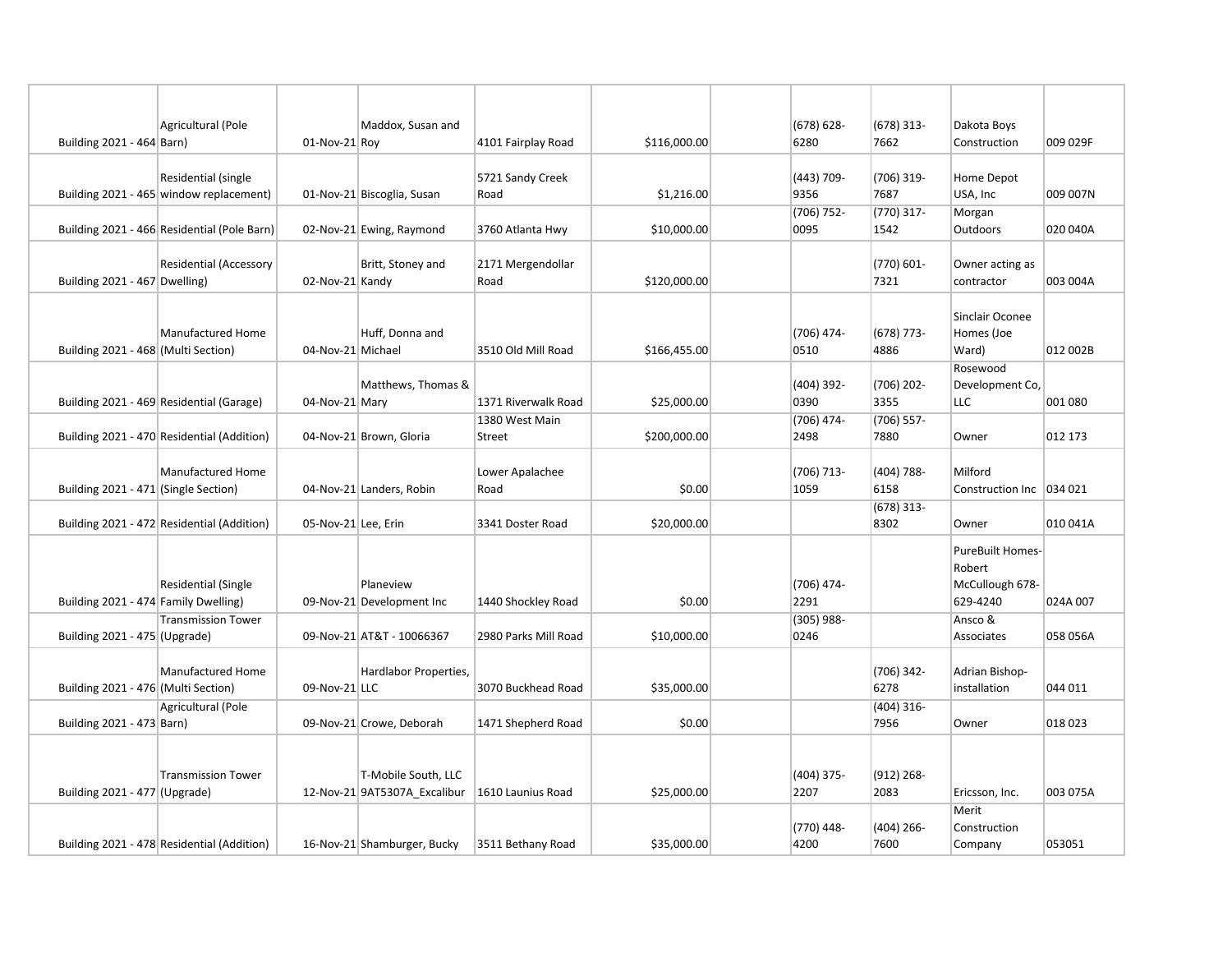| Building 2021 - 479 BP2021-403)      | <b>Residential (Existing</b><br>Permit Upgrade |              | 16-Nov-21 Smith, James (Chris)                    | 3260 Davis Academy<br>Road                          | \$0.00       |                       | (770) 880-<br>1833   | Owner                        | 021 017J |
|--------------------------------------|------------------------------------------------|--------------|---------------------------------------------------|-----------------------------------------------------|--------------|-----------------------|----------------------|------------------------------|----------|
| Building 2021 - 480 Family Dwelling) | <b>Residential (Single</b>                     | 17-Nov-21 19 | Madison Lakes - Lot                               | 1201 Hawthorne<br>Circle                            | \$150,000.00 | $(678)$ 509-<br>0555  | (470) 259-<br>2843   | DR Horton -<br>Shawn Tokanel | 046C 115 |
| Building 2021 - 484 Building)        | <b>Residential (Accessory</b>                  |              | 17-Nov-21 Isler, Lamar and Stacy 1310 Heidi Trail |                                                     | \$3,300.00   |                       | (229) 220-<br>2768   | Owner                        | 051C089  |
| Building 2021 - 483 Family Dwelling) | Residential (Single                            |              |                                                   | 17-Nov-21 Madison Lakes Lot 11 1001 Clubhouse Drive | \$150,000.00 | $(678)$ 509-<br>0555  | (470) 259-<br>2843   | DR Horton -<br>Shawn Tokanel | 046C 084 |
| Building 2021 - 481 Family Dwelling) | <b>Residential (Single</b>                     |              | 17-Nov-21 Madison Lakes Lot 18 Circle             | 1181 Hawthorne                                      | \$150,000.00 | $(678)$ 509-<br>0555  | (470) 259-<br>2843   | DR Horton -<br>Shawn Tokanel | 046C 114 |
| Building 2021 - 482 Family Dwelling) | <b>Residential (Single</b>                     |              | 17-Nov-21 Madison Lakes Lot 38 Circle             | 1250 Hawthorne                                      | \$150,000.00 | $(678)$ 509-<br>0555  | (470) 259-<br>2843   | DR Horton -<br>Shawn Tokanel | 046C 133 |
| Building 2021 - 485 & Remodel)       | <b>Residential (Addition</b>                   |              | 19-Nov-21 Hernandez, Carlos                       | 1726 Hestertown<br>Road                             | \$5,000.00   | $(706) 818 -$<br>0862 | $(706)$ 342-<br>6412 | John M Lindsev               | 010 015B |
| Building 2021 - 486 Family Dwelling) | <b>Residential (Single</b>                     |              | 19-Nov-21 Hanson, William                         | Prospect Road                                       | \$35,000.00  |                       | (770) 873-<br>5957   | Owner                        | 005 013  |
| Building 2021 - 487 2 car garage)    | Residential (Addition-                         |              | 19-Nov-21 O'Neill, Thomas                         | 202 W Main St.                                      | \$40,000.00  |                       | (404) 330-<br>2505   | Owner                        | R03 012  |

## Driveway

|                                 |               |                   |                              |                        |                        | Contractor   |               |
|---------------------------------|---------------|-------------------|------------------------------|------------------------|------------------------|--------------|---------------|
| <b>Permit Number</b>            | Driveway Type | <b>Issue Date</b> | <b>Project Name</b>          | <b>Project Address</b> | <b>Contractor Name</b> | <b>Phone</b> | Owner Phone   |
|                                 |               |                   | Anderson                     |                        |                        | $(706)$ 713- | $(404) 630 -$ |
| Driveway 2021 - 075 Residential |               |                   | 14-Oct-21 Woodlands, LLC     | Spears Road            | Justin Milford         | 1061         | 3118          |
|                                 |               |                   |                              |                        |                        |              | (770) 365-    |
| Driveway 2021 - 076 Residential |               |                   | 18-Oct-21 Staples, Kim       | Parks Mill Road        | ≀Owner                 |              | 1148          |
|                                 |               |                   |                              | Rehoboth Road -        | Mike E'Dalgo Cont.     | (770) 833-   | (706) 540-    |
| Driveway 2021 - 077 Residential |               |                   | 20-Oct-21 Watkins, Beth      | Parcel 002 046         | <b>LLC</b>             | 0108         | 8397          |
|                                 |               |                   |                              | 2381 Sandy Creek       |                        |              | (770) 846-    |
| Driveway 2021 - 078 Residential |               |                   | 22-Oct-21 Murphy, Keith      | Road                   | <i>i</i> Owner         |              | 4889          |
|                                 |               |                   |                              | Old Dixie Hwy- Parcel  |                        |              | (770) 307-    |
| Driveway 2021 - 079 Residential |               |                   | 29-Oct-21 Wallace, William P | 020 015C               | John Bruce             |              | 9617          |
|                                 |               |                   |                              | Marshall Road 066C     |                        |              | (770) 880-    |
| Driveway 2021 - 080 Residential |               |                   | 01-Nov-21 Criswell, Dallas   | 032                    | ≀Owner                 |              | 6829          |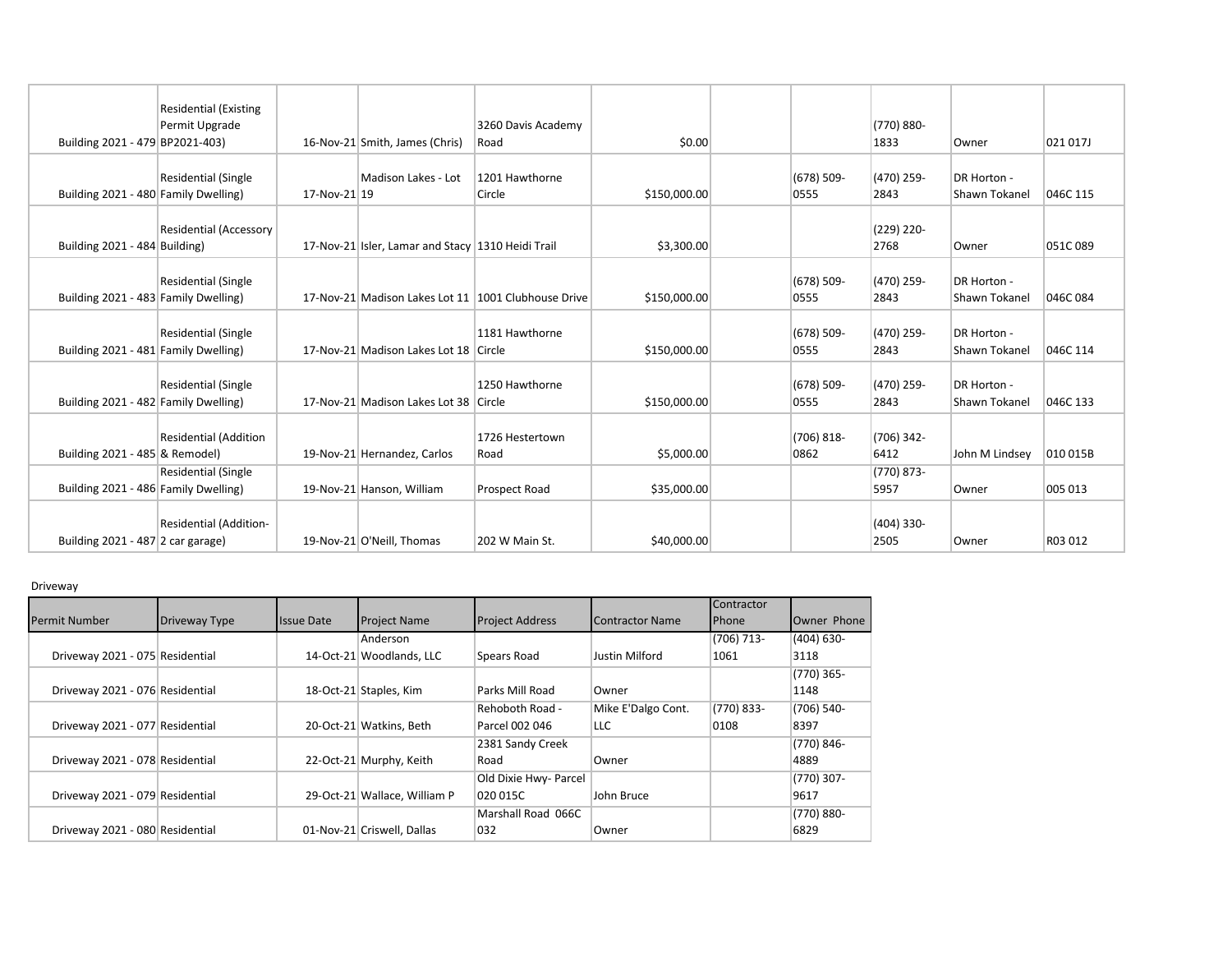|                                 |                           |                  |                             |            | $(678)$ 977-  |
|---------------------------------|---------------------------|------------------|-----------------------------|------------|---------------|
| Driveway 2021 - 081 Residential | 02-Nov-21 Shepherd, Bryan | 1630 Walker Road | Owner                       |            | 3245          |
|                                 |                           |                  |                             |            |               |
|                                 |                           | Lower Apalachee  | <b>Milford Construction</b> | (706) 713- | (404) 788-    |
| Driveway 2021 - 082 Residential | 04-Nov-21 Landers, Robin  | Road             | <b>Inc</b>                  | 1059       | 6158          |
|                                 |                           |                  |                             |            | $(770) 876 -$ |
| Driveway 2021 - 083 Residential | 17-Nov-21 Purvis, Jamie   | 1580 Godfrey Rd. | Owner                       |            | 3354          |

Electrical

|                                         | <b>Electrical Construction</b>         |                   |                                |                                     |                             | Contractor   |                           |
|-----------------------------------------|----------------------------------------|-------------------|--------------------------------|-------------------------------------|-----------------------------|--------------|---------------------------|
| <b>Permit Number</b>                    | Type                                   | <b>Issue Date</b> | <b>Project Name</b>            | <b>Project Address</b>              | Contractor                  | Phone        | <b>Owner Phone</b>        |
|                                         |                                        |                   |                                | 3240 Greensboro                     |                             |              | $(678) 616 -$             |
| Electric 2021 - 265 New Installation    |                                        |                   | 01-Oct-21 Parnell, Jason       | Road                                | Owner                       |              | 7360                      |
|                                         |                                        |                   |                                |                                     |                             |              |                           |
|                                         |                                        |                   | Green River Builders-          |                                     | <b>Champion Electric</b>    |              |                           |
| Electric 2021 - 266 New Installation    |                                        | 04-Oct-21 Lot 4   |                                | 1081 White Oak Way                  | Company                     | 770-769-0207 |                           |
|                                         |                                        |                   |                                | 1851 Beaver Dam                     |                             |              |                           |
| Electric 2021 - 267 New Installation    |                                        |                   | 04-Oct-21 Mazzuckelli, Thomas  | Road                                | <b>Thrower Electric Inc</b> |              | 770-554-0772 678-592-1125 |
|                                         |                                        |                   | Oconee Shores-Lot              |                                     |                             |              | $(770)$ 231-              |
| Electric 2021 - 268 New Installation    |                                        | 05-Oct-21 80      |                                | 2050 Heidi Trail                    | <b>Stoddard Electric</b>    | 404-379-5590 | 1238                      |
|                                         |                                        |                   | Oconee Shores-Lot              |                                     |                             |              | $(706)$ 474-              |
| Electric 2021 - 269 New Installation    |                                        | 05-Oct-21 82      |                                | 2030 Heidi Trail                    | <b>Stoddard Electric</b>    | 404-379-5590 | 2291                      |
|                                         |                                        |                   |                                |                                     |                             |              |                           |
| Electric 2021 - 270 New Installation    |                                        |                   | 05-Oct-21 Akins, Tiffany       | 427 A Atlanta Hwy                   | Owner                       |              | 770-856-1560              |
|                                         |                                        |                   |                                |                                     |                             |              |                           |
|                                         |                                        |                   |                                |                                     | <b>CDH Electric LLC -</b>   |              |                           |
| Electric 2021 - 271 New Installation    |                                        |                   | 07-Oct-21 Moore, Brian         | 1200 McNair Lane                    | Chris Holbert               |              | 706-207-3262 912-312-3442 |
|                                         |                                        |                   |                                |                                     |                             |              | (678) 978-                |
| Electric 2021 - 272 New Installation    |                                        |                   | 07-Oct-21 O'Donnell, Patrick   | 1010 Dogwood Drive Thrower Electric |                             | 770-554-0772 | 0405                      |
|                                         |                                        |                   |                                |                                     |                             |              |                           |
|                                         |                                        |                   |                                | 1251 Grayson Pointe                 | Stover Electrical           |              |                           |
| Electric 2021 - 273 Additional Circuits |                                        |                   | 08-Oct-21 Admire, Al & Sally   | Dr.                                 | Services, Inc.              | 770-905-5081 |                           |
|                                         |                                        |                   |                                | 2530 Lower                          |                             |              |                           |
| Electric 2021 - 274 New Installation    |                                        |                   | 08-Oct-21 Gasque, Alexis Young | Apalachee Road                      | Addi Electric, LLC          | 678-233-4057 | 770-231-6873              |
|                                         |                                        |                   |                                |                                     |                             |              |                           |
|                                         |                                        |                   | Sengstack, Shannon             |                                     |                             |              |                           |
| Electric 2021 - 275 Additional Circuits |                                        |                   | 12-Oct-21 and Breman           | 118 Fairplay St.                    | Owen Staley                 | 706-248-9959 |                           |
|                                         |                                        |                   |                                |                                     |                             |              |                           |
|                                         |                                        |                   |                                |                                     | Cannon Electric, LLC-       |              | $(678) 878 -$             |
| Electric 2021 - 276 New Installation    |                                        |                   | 13-Oct-21 Pelfrey, Brandon     | 2740 Price Mill Road                | <b>Trey Cannon</b>          | 706-207-0505 | 6987                      |
|                                         | Electric 2021 - 277 Meter Reconnection |                   |                                |                                     |                             |              | 706-818-4026              |
|                                         |                                        |                   | 13-Oct-21 Muzyka, Peter        | 1021 Aqua Lane                      | Owner                       |              |                           |
|                                         | Electric 2021 - 278 Permanent Service  |                   |                                | Sandy Creek Road-<br>Lot 7          |                             |              |                           |
|                                         |                                        |                   | 15-Oct-21 George, Will         |                                     |                             |              |                           |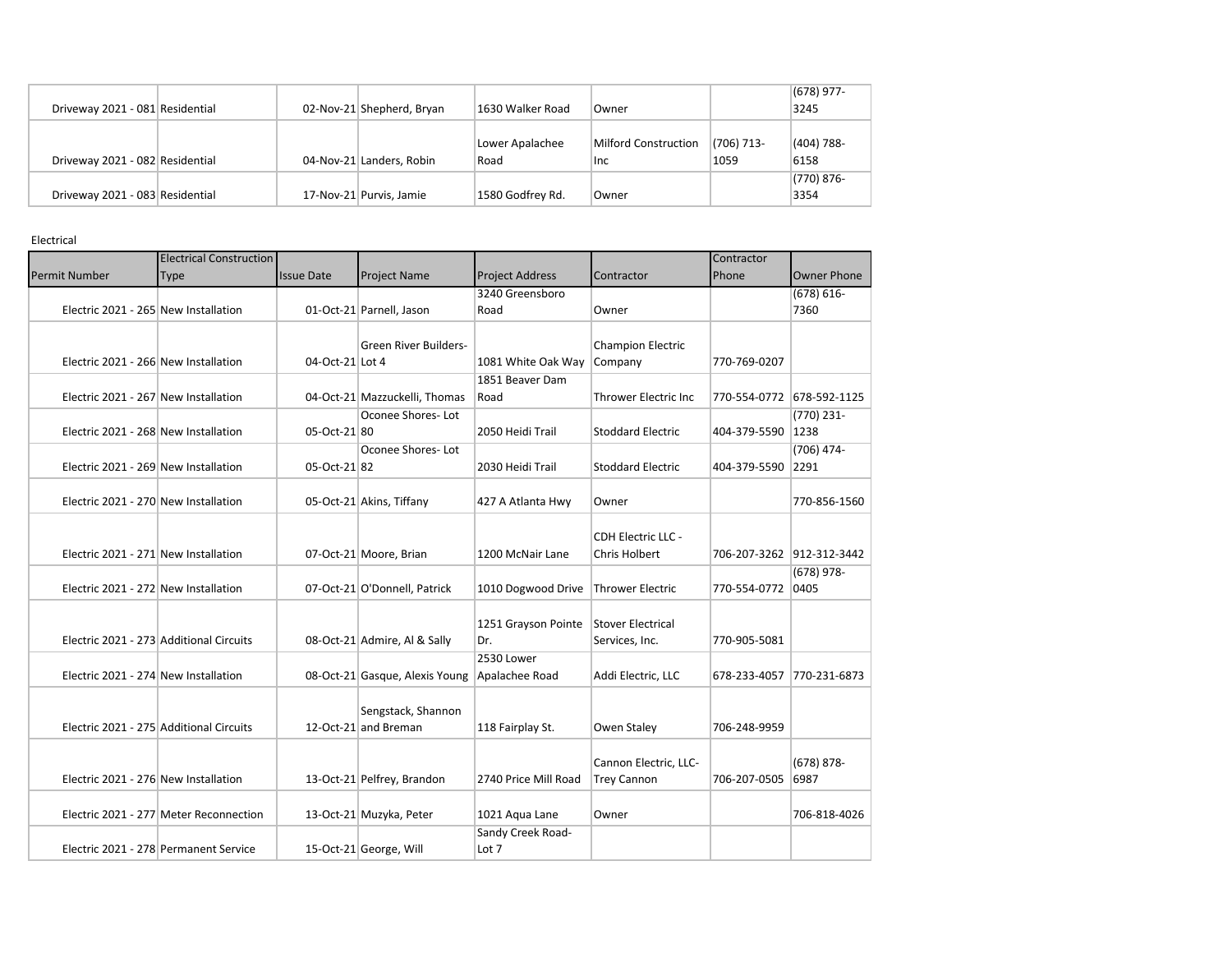|                                        |                  |                                                  | 1271 Shakerag Road -                 |                                       |                           | $(706)$ 318-  |
|----------------------------------------|------------------|--------------------------------------------------|--------------------------------------|---------------------------------------|---------------------------|---------------|
| Electric 2021 - 279 New Installation   |                  | 18-Oct-21 Jackson, Paul                          | 058 045A                             | Kevin Barnett Electric                | 678-449-7085              | 1900          |
|                                        |                  |                                                  | <b>Indian Creek Trail</b>            |                                       |                           | $(770) 616 -$ |
| Electric 2021 - 280 New Installation   |                  | 18-Oct-21 Lester, Kimberly                       | 029A-016A                            | Kevin Barnett Electric                | 678-449-7085              | 4046          |
|                                        |                  |                                                  |                                      |                                       |                           |               |
| Electric 2021 - 281 Service Change     |                  | 18-Oct-21 Erb, Alvin                             | 1201 Arbor Lane                      | Owner                                 |                           | 850-313-6685  |
|                                        |                  |                                                  | 1141 Barrow Grove                    |                                       |                           |               |
| Electric 2021 - 282 Meter Reconnection |                  | 20-Oct-21 Lopez, Brenda                          | Road                                 | <b>Bob Flager Electric</b>            | 574-320-2315 706-342-3539 |               |
|                                        |                  |                                                  | Highshoals Road -                    |                                       |                           | (770) 241-    |
| Electric 2021 - 283 New Installation   |                  | 20-Oct-21 Blackburn, Thomas                      | Parcel 002 033                       | Mike Hays Electric                    | 770-652-0512 1640         |               |
|                                        |                  |                                                  |                                      |                                       |                           |               |
| Electric 2021 - 284                    |                  | 22-Oct-21 Erb, Alvin                             | 1201 Arbor Lane                      | Owner                                 |                           | 850-313-6685  |
|                                        |                  | Rutledge Retreat-Lot                             |                                      |                                       |                           | $(678)$ 251-  |
| Electric 2021 - 285 New Installation   | 22-Oct-213       |                                                  | 1877 Newborn Road                    | James Hughes                          | 678-689-5173              | 8029          |
|                                        |                  | Spence, William                                  |                                      |                                       |                           | $(706)$ 474-  |
| Electric 2021 - 286 New Installation   | 25-Oct-21 Dudley |                                                  | 3600 Athens Highway Owner            |                                       |                           | 5110          |
|                                        |                  |                                                  |                                      |                                       |                           | $(404)$ 427-  |
| Electric 2021 - 287 Swimming Pool      |                  | 27-Oct-21 Hull, James Jr.                        | 1050 White Oak Way   Tommy Stansel   |                                       | 678-855-2036 8806         |               |
|                                        |                  |                                                  |                                      |                                       |                           |               |
|                                        |                  | <b>Madison GA</b>                                |                                      |                                       |                           |               |
|                                        |                  | Congregation of                                  |                                      | D'n A Heating and Air,                |                           |               |
| Electric 2021 - 288 Service Change     |                  | 27-Oct-21 Jehovah Witnesses                      | 3610 Buckhead Road   LLC             |                                       | 706-289-0279 706-347-4031 |               |
|                                        |                  | Mademann, Scott &                                |                                      |                                       |                           | $(410)$ 274-  |
| Electric 2021 - 289 New Installation   | 29-Oct-21 Clara  |                                                  | 1181 Dockside Drive                  | Power Pro Electic                     | 706-818-5103 1208         |               |
|                                        |                  |                                                  |                                      |                                       |                           |               |
|                                        |                  |                                                  |                                      | Erick Carnes / The                    |                           |               |
|                                        |                  |                                                  |                                      | <b>Flash Electrical</b>               |                           | $(770)$ 317-  |
| Electric 2021 - 290 New Installation   |                  | 01-Nov-21 Paxson, Martha Jo                      | 2130 Price Mill Road                 | Services                              | 770-584-6186 3560         |               |
|                                        |                  |                                                  |                                      |                                       |                           |               |
|                                        |                  |                                                  |                                      | <b>Champion Electric</b>              |                           | $(404)$ 427-  |
| Electric 2021 - 291 New Installation   |                  | 03-Nov-21 Hull, James Jr.                        | 1050 White Oak Way                   | Company LLC                           | 770-769-0207 8806         |               |
|                                        |                  |                                                  |                                      |                                       |                           |               |
| Electric 2021 - 292 New Installation   |                  | 03-Nov-21 Youngblood Motors                      | 1600 Athens Highway Madison Electric |                                       | 706-342-4490              |               |
|                                        |                  |                                                  |                                      |                                       |                           | $(706)$ 318-  |
| Electric 2021 - 293 New Installation   |                  | 03-Nov-21 K & H Homes-Lot 11B 1451 Fairplay Road |                                      | Will Spurlock Electric                | 770-271-9154 3308         |               |
|                                        |                  |                                                  |                                      |                                       |                           | $(706)$ 318-  |
| Electric 2021 - 294 New Installation   |                  | 03-Nov-21 K & H Homes-Lot 11                     | 1431 Fairplay Road                   | Will Spurlock Electric                | 770-271-9154 3308         |               |
|                                        |                  |                                                  | 1151 Three Notch                     |                                       |                           |               |
| Electric 2021 - 295 New Installation   |                  | 04-Nov-21 Pogue, Donald                          | Road                                 | <b>Electrical Innovations</b>         | 770-560-4923 678-494-4863 |               |
|                                        |                  |                                                  | 2071 Sugar Creek                     |                                       |                           | $(678)$ 495-  |
| Electric 2021 - 296 New Installation   |                  | 05-Nov-21 Thorpe, William                        | Trail                                | Owner                                 |                           | 7897          |
|                                        |                  | Sarrett, Ryan and                                |                                      |                                       |                           |               |
| Electric 2021 - 297 New Installation   | 08-Nov-21 Ashley |                                                  | 1274 Godfrey Road                    | Hot Wire Electric, LLC   404-452-3018 |                           |               |
|                                        |                  |                                                  |                                      |                                       |                           |               |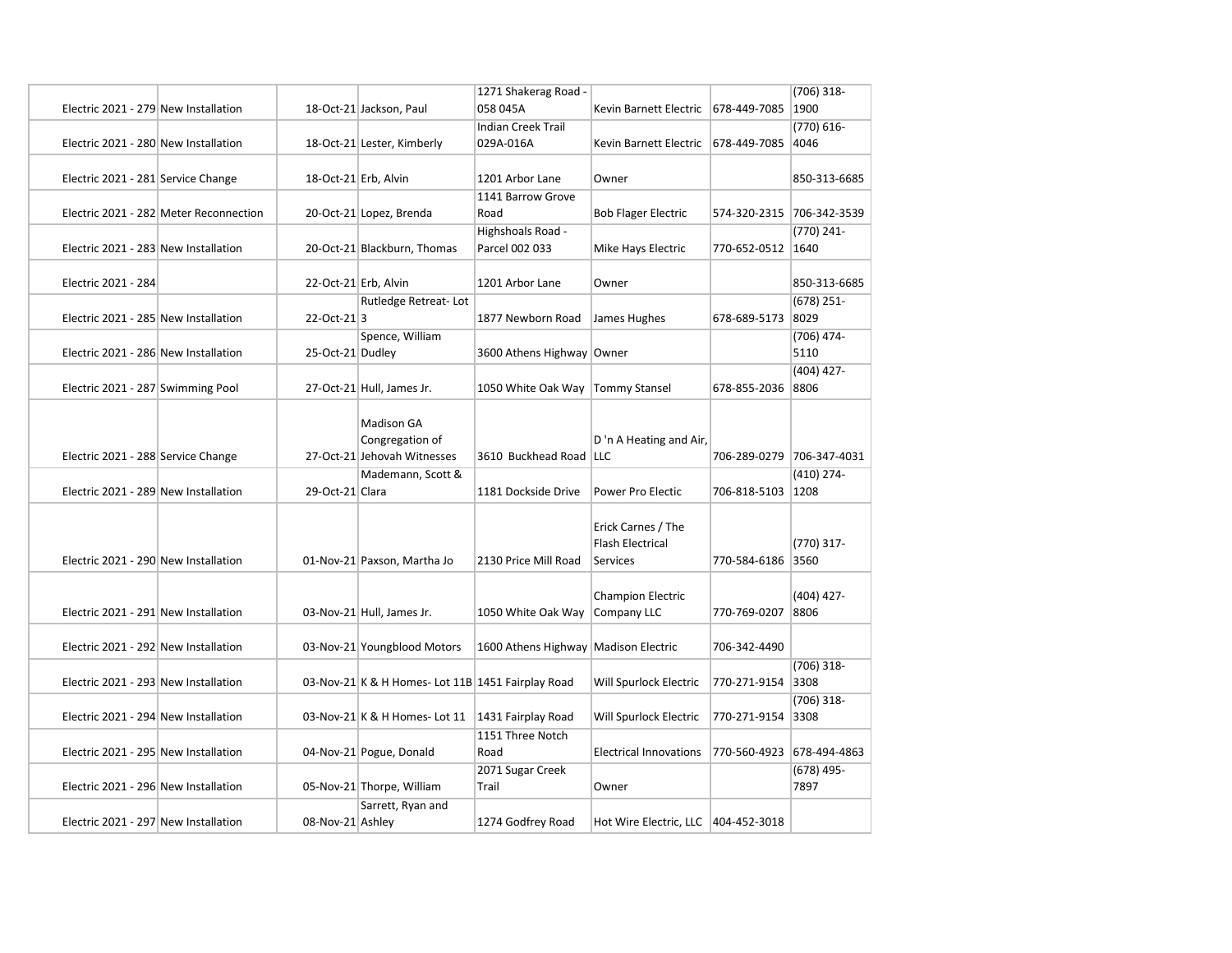|                                        |                   |                              |                                   |                              |              | (678) 994-    |
|----------------------------------------|-------------------|------------------------------|-----------------------------------|------------------------------|--------------|---------------|
| Electric 2021 - 298 New Installation   |                   | 10-Nov-21 Her, Vang Neng     | 1560 Godfrey Road                 | Daniel Chapman               | 706-202-6412 | 1348          |
|                                        |                   |                              | Kingston Road - 061               |                              |              |               |
| Electric 2021 - 299 Meter Reconnection |                   | 10-Nov-21 Reuben Alford      | 047                               |                              |              | 706-816-7710  |
|                                        |                   |                              |                                   |                              |              |               |
|                                        |                   |                              |                                   |                              |              |               |
|                                        |                   | T-Mobile South, LLC          |                                   | Ericsson, Inc. Frank         |              | $(912) 268 -$ |
| Electric 2021 - 300 Cell Tower Upgrade |                   | 12-Nov-21 9AT5307A Excalibur | 1610 Launius Road                 | Kisel                        | 303-829-4100 | 2083          |
| <b>Permanent Service</b>               |                   |                              |                                   |                              |              |               |
| Electric 2021 - 301 pole               |                   | 12-Nov-21 City of Rutledge   | 255 Hwy 278                       | <b>Bray Electrical</b>       |              |               |
|                                        |                   |                              |                                   |                              |              | $(678)$ 467-  |
| Electric 2021 - 302 Swimming Pool      |                   | 12-Nov-21 Watson, Jon        | 3090 Prospect Road                | A and Z Electric             |              | 5569          |
|                                        |                   |                              |                                   |                              |              |               |
|                                        |                   |                              | 2041 Barrows Grove                | <b>Stover Electrical</b>     |              |               |
| Electric 2021 - 303 New Installation   |                   | 15-Nov-21 Pike, Daniel       | Road                              | Services, Inc.               | 770-905-5081 |               |
|                                        |                   |                              |                                   |                              |              |               |
| Electric 2021 - 304 New Installation   |                   | 16-Nov-21 Pylant, Neal       | 2050 Agua Road                    | <b>Steve Mann</b>            | 706-338-8509 | 706-540-1385  |
|                                        |                   |                              |                                   |                              |              |               |
| Electric 2021 - 305 Meter Reconnection |                   | 17-Nov-21 Williams, Zachary  | 1270 Flat Rock Road               | <b>Eddie Wyatt</b>           | 706-474-0876 |               |
|                                        |                   |                              |                                   |                              |              |               |
|                                        |                   | Ga. Sheriff's Youth          |                                   | All-State Electrical -       |              | (706) 298-    |
| Electric 2021 - 306 Temporary Service  |                   | 17-Nov-21 Homes Foundation   | 1831 Lions Club Road Jacob Patton |                              | 478-788-7486 | 1282          |
|                                        |                   |                              |                                   |                              |              | $(706) 819 -$ |
| Electric 2021 - 307 New Installation   |                   | 17-Nov-21 Wilkins, Wyatt     | Godfrey Road, Lot 5               | <b>Thrower Electric Inc</b>  | 770-554-0772 | 9753          |
|                                        |                   | Pittman, Greg &              | 1121 Mac Faddin                   |                              |              |               |
| Electric 2021 - 308 New Installation   | 18-Nov-21 Allison |                              | Lane                              | <b>Stoddard Electric</b>     | 404-379-5590 |               |
|                                        |                   |                              |                                   |                              |              | $(404)$ 406-  |
| Electric 2021 - 309 New Installation   |                   | 18-Nov-21 Harden, Jim        | 1050 Sailview Drive               | <b>Chris Peters Electric</b> | 706-347-2477 | 5738          |
|                                        |                   |                              |                                   |                              |              |               |
|                                        |                   | Ga. Sheriff's Youth          |                                   | <b>All-State Electrical-</b> |              | (706) 298-    |
| Electric 2021 - 310 New Installation   |                   | 18-Nov-21 Homes Foundation   | 1831 Lions Club Road Jacob Patton |                              | 478-788-7486 | 1282          |
|                                        |                   |                              | Prospect Road 005                 |                              |              | $(770) 873 -$ |
| Electric 2021 - 311 New Installation   |                   | 19-Nov-21 Hanson, William    | 013                               | Owner                        |              | 5957          |
|                                        |                   | Woodson, Ronald and          |                                   |                              |              |               |
| Electric 2021 - 312 New Installation   | 19-Nov-21 Anita   |                              | 3010 Brownwood Rd                 | Owner                        |              | 404-557-6379  |

HVAC

| <b>Permit Number</b>             | Mechanical<br>Consturction Type | <b>Issue Date</b> | <b>Project Name</b>         | <b>Project Address</b> | Contractors Name                                          | <b>Contractors</b><br><b>Phone</b> | <b>Owners Phone</b>       |
|----------------------------------|---------------------------------|-------------------|-----------------------------|------------------------|-----------------------------------------------------------|------------------------------------|---------------------------|
| HVAC 2021 - 142 Replacement      |                                 |                   | 05-Oct-21 Roberts, Kimberly | 1561 Cochran Road      | Chris Feather                                             |                                    | 404-569-9070 706-817-3159 |
| HVAC 2021 - 143 New Installation |                                 | 05-Oct-21 Lot 4   | Green River Builders-       |                        | 1081 White Oak Way   T & M Heating and Air   770-914-0111 |                                    |                           |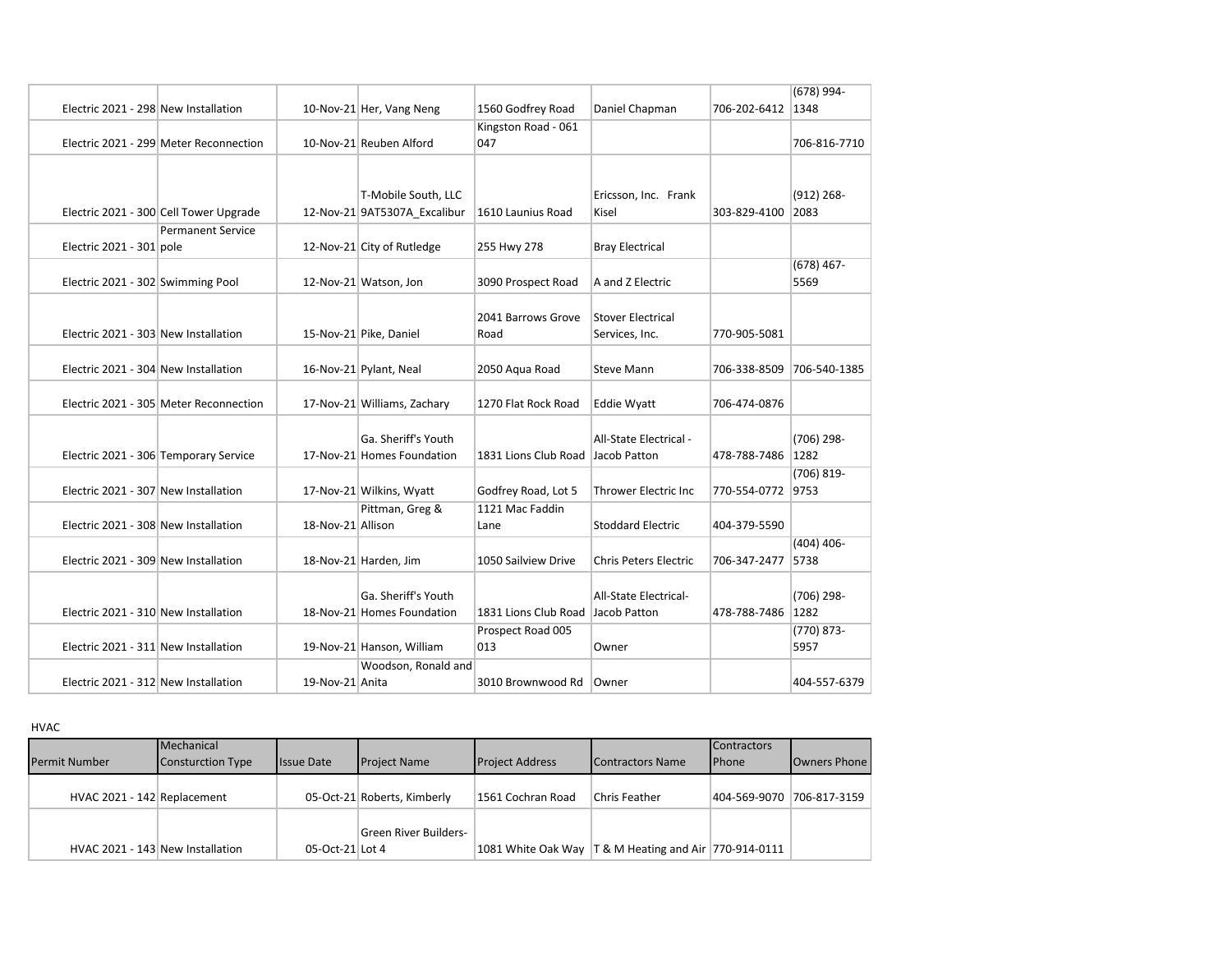|                                  |                    |                                | 181 Shoals Creek                    |                                                           |                           | (678) 283-           |
|----------------------------------|--------------------|--------------------------------|-------------------------------------|-----------------------------------------------------------|---------------------------|----------------------|
| HVAC 2021 - 144 New Installation |                    | 08-Oct-21 White, Gina          | Lane                                | T & M Heating and Air 770-914-0111 9731                   |                           |                      |
|                                  |                    | <b>Youngblood Motor</b>        |                                     |                                                           |                           |                      |
| HVAC 2021 - 145 New Installation | 12-Oct-21 Company  |                                | 1600 Athens Highway Charles Fowler  |                                                           | 706-816-5113 706-342-2240 |                      |
| HVAC 2021 - 146 New Installation |                    | 12-Oct-21 Her, Vang Neng       | Godfrey Road-Lot 8                  | Air Tekk - Michael<br>Caldwell                            | 404-550-1582 1348         | (678) 994-           |
| HVAC 2021 - 147 New Installation |                    | 13-Oct-21 Gasque, Alexis Young | Lower Apalachee<br>Road             | Air Experts Inc - Billy<br>Cowan                          | 770-787-4580              | (770) 231-<br>6873   |
| HVAC 2021 - 148 New Installation |                    | 13-Oct-21 Pogue, Donald        | 1151 Three Notch<br>Road            | Owner                                                     |                           | (678) 494-<br>4863   |
| HVAC 2021 - 149 New Installation |                    | 14-Oct-21 Hasson, David        | 1300 Waterstone<br>Drive            | B and H Heating and<br>Air                                | 706-342-0213 1125         | (714) 483-           |
| HVAC 2021 - 150 New Installation | 15-Oct-21 Tammy    | Snyder, Brett &                | 1520 Riverwalk Road                 | J & J Heating and Air                                     | 770-267-0742 1579         | (470) 214-           |
| HVAC 2021 - 151 New Installation |                    | Jackson, Paul                  | 1271 Shakerag Road -<br>058 045A    | Owner                                                     |                           | $(706)$ 318-<br>1900 |
| HVAC 2021 - 152 New Installation |                    | 20-Oct-21 Blackburn, Thomas    | Highshoals Road -<br>Parcel 002 033 | Alan Gunby / Gwinn<br>Mech                                | 770-929-1759              | (770) 241-<br>1640   |
| HVAC 2021 - 153 New Installation |                    | 22-Oct-21 Pike, Daniel         | 2041 Barrows Grove<br>Road          | Lance White                                               | 404-392-2048 3159         | (706) 818-           |
| HVAC 2021 - 154 New Installation | 25-Oct-213         | Rutledge Retreat-Lot           | 1877 Newborn Road                   | <b>Gregg Cowan Heating</b><br>& Air                       | 678-251-8029              | (678) 251-<br>8029   |
| HVAC 2021 - 155 New Installation | 26-Oct-21 and Todd | Kennedy, Kimberly              | 1101 Shockley Road                  | <b>Underwood Heating</b><br>and Air                       | 678-664-2999              | (404) 456-<br>3890   |
| HVAC 2021 - 156 New Installation | 01-Nov-21 Ashley   | Sarrett, Ryan &                | 1274 Godfrey Road                   | Campbells Custom<br>Heating and Air                       | 706-342-0425 9585         | (678) 409-           |
| HVAC 2021 - 157 New Installation | 02-Nov-21 Allison  | Pittman, Greg &                | 1121 Mac Faddin<br>Lane             | ACS                                                       | 478-454-3059              | 706-474-2291         |
| HVAC 2021 - 158 New Installation |                    | 03-Nov-21 Jackson, Chuck       | 1070 White Oak Way   ACS            |                                                           | 478-454-3059 5032         | (678) 447-           |
| HVAC 2021 - 159 New Installation |                    |                                |                                     |                                                           |                           |                      |
| HVAC 2021 - 160 New Installation |                    | 03-Nov-21 Gibson, Thom         |                                     | 1160 White Oak Way   T & M Heating and Air   770-914-0111 |                           |                      |
| HVAC 2021 - 161 New Installation |                    | 03-Nov-21 Hull, James Jr.      |                                     | 1050 White Oak Way   T & M Heating and Air   770-914-0111 |                           |                      |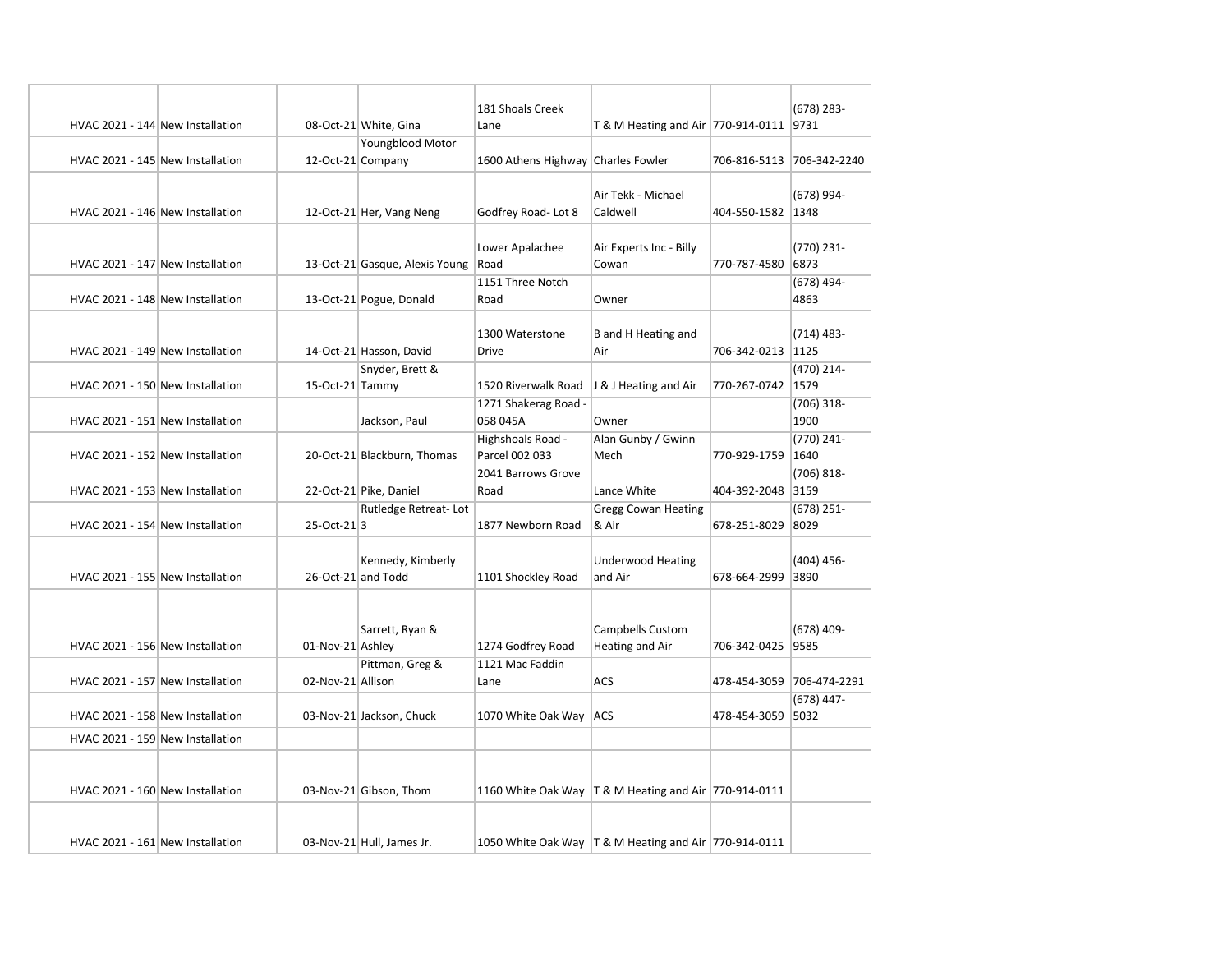|  |                                  |                  |                                    | 1851 Beaver Dam     |                                    |              | $(678)$ 592- |
|--|----------------------------------|------------------|------------------------------------|---------------------|------------------------------------|--------------|--------------|
|  | HVAC 2021 - 162 New Installation |                  | 05-Nov-21 Mazzuckelli, Thomas      | Road                | David Bryce Wilkerson 770-466-8892 |              | 1125         |
|  |                                  |                  |                                    |                     |                                    |              |              |
|  |                                  |                  |                                    |                     | Underwood Heating                  |              | $(404)$ 456- |
|  | HVAC 2021 - 163 New Installation |                  | 05-Nov-21 Kennedy, Kimberly        | 1101 Shockley Road  | and A/C                            | 678-664-2999 | 3890         |
|  |                                  |                  |                                    |                     |                                    |              | (770) 312-   |
|  | HVAC 2021 - 164 New Installation |                  | 12-Nov-21 Jarrett, Brian           | 1121 Lawrence Drive | J & J Comfort Now LLC 404-435-6422 |              | 5848         |
|  |                                  |                  |                                    |                     |                                    |              |              |
|  |                                  |                  |                                    | 1300 Godfrey Road - | Stanton Mechanical,                |              | $(770)$ 363- |
|  | HVAC 2021 - 165 New Installation |                  | 18-Nov-21 Tolbert, David Frank     | Lot 7               | <b>Inc</b>                         | 404-366-8088 | 1967         |
|  |                                  |                  |                                    |                     |                                    |              |              |
|  | HVAC 2021 - 166 New Installation | 18-Nov-21 Harden |                                    | 1050 Sailview Drive | Wilson Bryant A/C                  | 478-737-8357 |              |
|  |                                  |                  | Woodson, Ronald and 3010 Brownwood |                     |                                    |              | (706) 215-   |
|  | HVAC 2021 - 167 New Installation | 19-Nov-21 Anita  |                                    | Road                | Owner                              |              | 4718         |

## Plumbing

|                                 |                       |                   |                                    |                        |                            | <b>Contractors</b>  |                     |
|---------------------------------|-----------------------|-------------------|------------------------------------|------------------------|----------------------------|---------------------|---------------------|
| <b>Permit Number</b>            | <b>Occupancy Type</b> | <b>Issue Date</b> | <b>Project Name</b>                | <b>Project Address</b> | <b>Contractors Name</b>    | Phone               | <b>Owners Phone</b> |
|                                 |                       |                   |                                    |                        |                            |                     | $(770)$ 318-        |
| Plumbing 2021 - 123 Residential |                       |                   | 01-Oct-21 $K$ & H Homes            | 1131 Dockside Drive    | <b>Bison Plumbing Inc</b>  | 470-552-5970 3308   |                     |
|                                 |                       |                   | Green River Builders-              |                        | Darell Young               |                     | $(404)$ 931-        |
| Plumbing 2021 - 124 Residential |                       | 06-Oct-21 Lot 4   |                                    | 1081 White Oak Way     | Plumbing                   | 678-625-7270 4620   |                     |
|                                 |                       |                   | Oconee Shores-Lot                  |                        |                            |                     | $(770)$ 231-        |
| Plumbing 2021 - 125 Residential |                       | 06-Oct-21 80      |                                    | 2050 Heidi Trail       | <b>McCart Plumbing Inc</b> | 770-466-1057        | 1238                |
|                                 |                       |                   | Oconee Shores-Lot                  |                        |                            |                     | $(770)$ 231-        |
| Plumbing 2021 - 126 Residential |                       | 06-Oct-21 82      |                                    | 2030 Heidi Trail       | <b>McCart Plumbing Inc</b> | 770-466-1057        | 1238                |
|                                 |                       |                   |                                    | 5251 Bostwick          |                            |                     | (706) 707-          |
| Plumbing 2021 - 127 Residential |                       |                   | 08-Oct-21 Zapata Construction      | Highway                | <b>Todd Young</b>          | 770-860-1005        | 6389                |
|                                 |                       |                   |                                    |                        |                            |                     |                     |
|                                 |                       |                   | Sengstack, Shannon                 |                        | Christian Dalling /        |                     |                     |
| Plumbing 2021 - 128 Business    |                       |                   | 12-Oct-21 and Breman               | 118 Fairplay St.       | <b>Empire Plumbing</b>     | 706-254-1273        |                     |
|                                 |                       |                   |                                    |                        |                            |                     |                     |
|                                 |                       |                   | Woodson, Ronald and 3010 Brownwood |                        | Chris Wilkins- Wilkins     |                     | $(706)$ 215-        |
| Plumbing 2021 - 129 Residential |                       | 14-Oct-21 Anita   |                                    | Road                   | Plumbing                   | 706-318-3098 4718   |                     |
|                                 |                       |                   | Thompson, Neal &                   |                        |                            |                     | $(706) 818 -$       |
| Plumbing 2021 - 130 Residential |                       | 14-Oct-21 Jewell  |                                    | 1161 Medlock Road      | LL Grimes Plumbing         | 478-452-9175 0275   |                     |
|                                 |                       |                   |                                    | 1900 Old Buckhead      |                            |                     |                     |
| Plumbing 2021 - 131 Residential |                       |                   | 15-Oct-21 Anderson                 | Road                   | <b>Dennis Stewart</b>      | 706-342-6070        |                     |
|                                 |                       |                   |                                    | 1271 Shakerag Road -   |                            |                     | $(706)$ 318-        |
| Plumbing 2021 - 132 Residential |                       |                   | 15-Oct-21 Jackson, Paul            | 058 045A               | Owner                      |                     | 1900                |
|                                 |                       |                   |                                    |                        |                            |                     | (678) 994-          |
| Plumbing 2021 - 133 Residential |                       |                   | 18-Oct-21 Her, Vang Neng           | Godfrey Road-Lot 8     | <b>Estell Carter Sr</b>    | 770-274-9164   1348 |                     |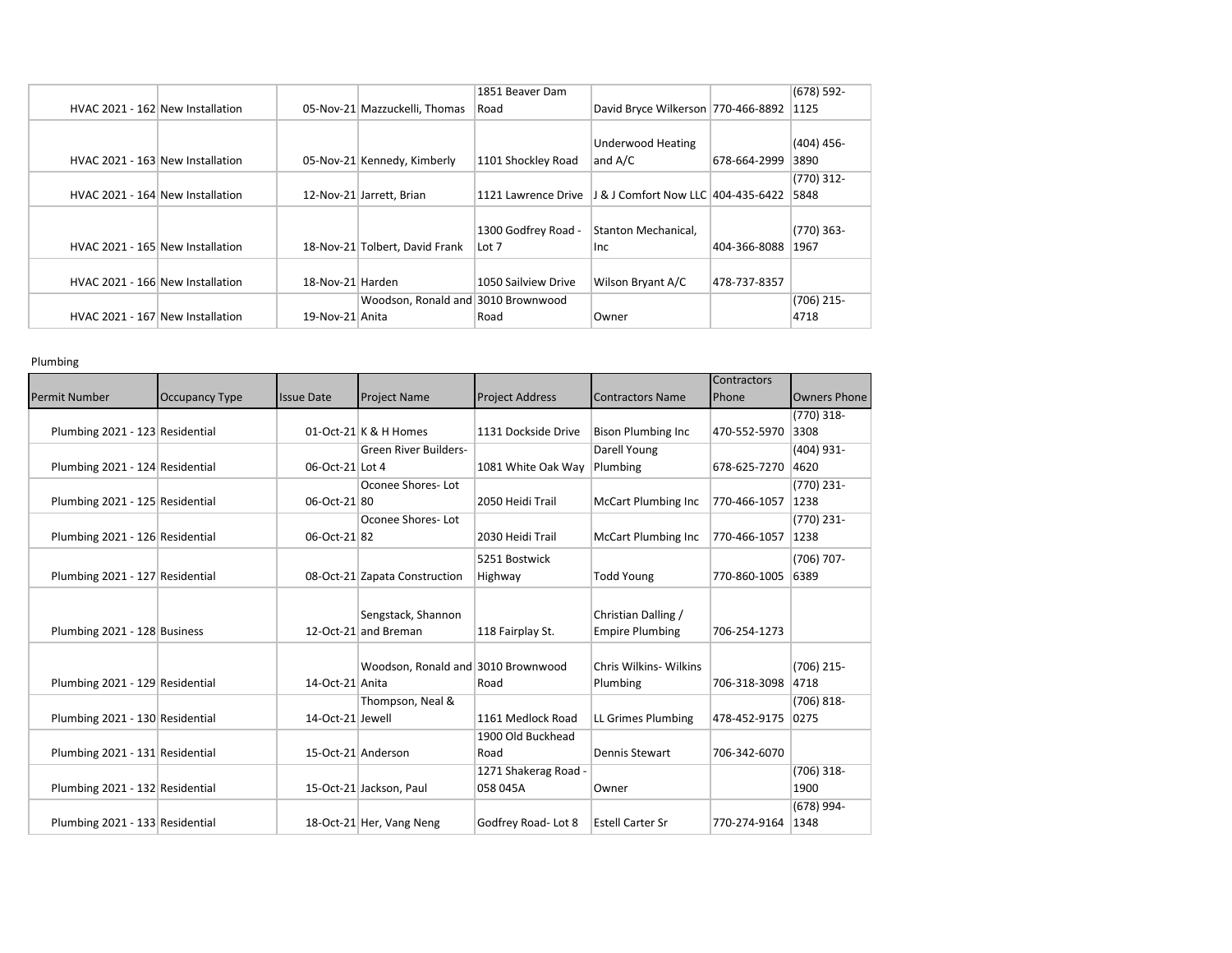|                                 |                   |                               | Highshoals Road -                    | Larry Mitchell             |                         | (770) 241-    |
|---------------------------------|-------------------|-------------------------------|--------------------------------------|----------------------------|-------------------------|---------------|
| Plumbing 2021 - 134 Residential |                   | 20-Oct-21 Blackburn, Thomas   | Parcel 002 033                       | Plumbing                   | 770-527-7514 1640       |               |
|                                 |                   | Rutledge Retreat-Lot          |                                      | X-Stream Plumbing,         |                         | $(678)$ 251-  |
| Plumbing 2021 - 135 Residential | 25-Oct-213        |                               | 1877 Newborn Road                    | Inc.                       | 706-752-0805 8029       |               |
|                                 |                   |                               |                                      |                            |                         | $(470)$ 708-  |
| Plumbing 2021 - 136 Residential |                   | 26-Oct-21 Adams, Tony         | 1971 Centennial Road Randy Bryan     |                            | 706-717-9408 0492       |               |
|                                 |                   |                               |                                      |                            |                         |               |
|                                 |                   | Ga. Sheriff's Youth           |                                      | Melvin Atha / Able         |                         |               |
| Plumbing 2021 - 137 Residential |                   | 02-Nov-21 Homes Foundation    | 1831 Lions Club Road Plumbing Co Inc |                            | 404-456-1900            |               |
|                                 |                   |                               | 1025 Creekwood                       | Northwest Plumbing,        | 770-941-5421 (404) 935- |               |
| Plumbing 2021 - 138 Residential |                   | 02-Nov-21 DR Horton- Lot 38   | Circle                               | Inc                        | x 2058                  | 8049          |
|                                 |                   |                               | 1035 Creekwood                       | Northwest Plumbing,        | 770-941-5421 (404) 935- |               |
| Plumbing 2021 - 139 Residential |                   | 02-Nov-21 DR Horton- Lot 33   | Circle                               | Inc                        | x 2058                  | 8049          |
|                                 |                   |                               | 1037 Creekwood                       | Northwest Plumbing,        | 770-941-5421 (404) 935- |               |
| Plumbing 2021 - 140 Residential |                   | 02-Nov-21 DR Horton- Lot 32   | Circle                               | Inc                        | x 2058                  | 8049          |
|                                 |                   |                               | 1043 Creekwood                       | Northwest Plumbing,        | 770-941-5421 (404) 935- |               |
| Plumbing 2021 - 141 Residential |                   | 02-Nov-21 DR Horton- Lot 29   | Circle                               | Inc                        | x 2058                  | 8049          |
|                                 |                   |                               | 1053 Creekwood                       | Northwest Plumbing,        | 770-941-5421            | (404) 935-    |
| Plumbing 2021 - 142 Residential |                   | 02-Nov-21 DR Horton- Lot 24   | Circle                               | Inc                        | x 2058                  | 8049          |
|                                 |                   |                               | 1055 Creekwood                       | Northwest Plumbing,        | 770-941-5421 (404) 935- |               |
| Plumbing 2021 - 143 Residential |                   | 02-Nov-21 DR Horton Lot 23    | Circle                               | Inc                        | x 2058                  | 8049          |
|                                 |                   | Anderson                      |                                      |                            |                         | $(404) 630 -$ |
| Plumbing 2021 - 144 Residential |                   | 02-Nov-21 Woodlands, LLC      | Spears Road                          | Randy Bryan                | 706-717-9408 3118       |               |
|                                 |                   |                               | 1851 Beaver Dam                      |                            |                         | (678) 592-    |
| Plumbing 2021 - 145 Residential |                   | 03-Nov-21 Mazzuckelli, Thomas | Road                                 | <b>McCart Plumbing Inc</b> | 770-466-1057   1125     |               |
|                                 |                   |                               |                                      | Darrell Young              |                         | $(404)$ 427-  |
| Plumbing 2021 - 146 Residential |                   | 03-Nov-21 Hull, James Jr.     | 1050 White Oak Way                   | Plumbing                   | 678-257-7270 8806       |               |
|                                 |                   |                               | 1063 Creekwood                       | Northwest Plumbing,        | 770-941-5421            | (404) 935-    |
| Plumbing 2021 - 147 Residential |                   | 03-Nov-21 DR Horton- Lot 19   | Circle                               | Inc                        | x 2058                  | 8049          |
|                                 |                   |                               | 1059 Creekwood                       | Northwest Plumbing,        | 770-941-5421 (404) 935- |               |
| Plumbing 2021 - 148 Residential |                   | 03-Nov-21 DR Horton- Lot 21   | Circle                               | Inc                        | x 2058                  | 8049          |
|                                 |                   |                               | 1041 Creekwood                       | Northwest Plumbing,        | 770-941-5421 (404) 935- |               |
| Plumbing 2021 - 149 Residential |                   | 03-Nov-21 DR Horton- Lot 30   | Circle                               | Inc                        | x 2058                  | 8049          |
|                                 |                   |                               | 1039 Creekwood                       | Northwest Plumbing,        | 770-941-5421 (404) 935- |               |
| Plumbing 2021 - 150 Residential |                   | 03-Nov-21 DR Horton-Lot 31    | Circle                               | Inc                        | x 2058                  | 8049          |
|                                 |                   |                               |                                      | Northwest Plumbing,        | 770-941-5421 (404) 935- |               |
| Plumbing 2021 - 151 Residential |                   | 08-Nov-21 DR Horton- Lot 77   | 1004 Mulberry Court                  | lnc.                       | x 2058                  | 8049          |
|                                 |                   | Pittman, Greg &               | 1121 Mac Faddin                      |                            |                         |               |
| Plumbing 2021 - 152 Residential | 10-Nov-21 Allison |                               | Lane                                 | <b>McCart Plumbing</b>     | 770-466-1057            |               |
|                                 |                   | Snyder, Brett &               |                                      |                            |                         | (470) 214-    |
| Plumbing 2021 - 153 Residential | 10-Nov-21 Tammy   |                               | 1520 Riverwalk Road                  | Randy Bryan                | 706-717-9408 1579       |               |
|                                 |                   | <b>Green River Builders-</b>  |                                      | Darell Young               |                         | (770) 679-    |
| Plumbing 2021 - 154 Residential | 15-Nov-21 Lot 11  |                               | 1151 White Oak Way   Plumbing        |                            | 678-625-7270 9228       |               |